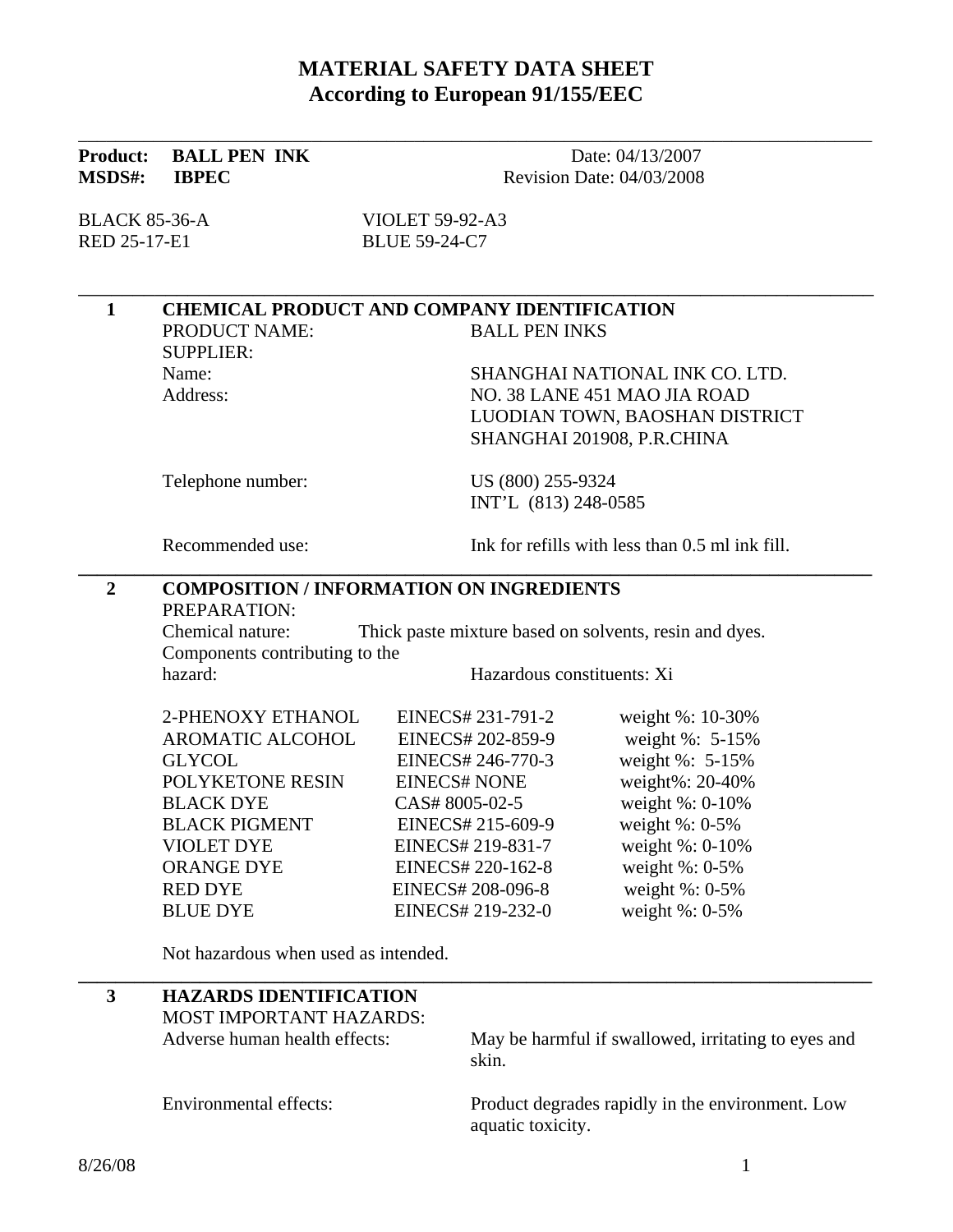# **MATERIAL SAFETY DATA SHEET According to European 91/155/EEC**

|                         | Physical and chemical hazards:     |                                                         |
|-------------------------|------------------------------------|---------------------------------------------------------|
|                         | -Fire or explosion:                | Burning and thermal decomposition may form toxic        |
|                         |                                    | by products.                                            |
|                         | Classification of the product:     | According to European regulations, this product is      |
|                         |                                    | classified as:                                          |
|                         |                                    | - Not hazardous                                         |
|                         | Further information:               | In a usual writing situation, quantities of ink laid    |
|                         |                                    | down or vapors emitted by the pen are normally too      |
|                         |                                    | small to occasion significant exposure and cause        |
|                         |                                    | adverse effects on the user's health.                   |
| $\overline{\mathbf{4}}$ | <b>FIRST AID MEASURES</b>          |                                                         |
|                         | Inhalation:                        | Move the affected person away from the                  |
|                         |                                    | contaminated area and into the fresh air.               |
|                         | Skin contact:                      | Immediately wash and rinse with plenty of water.        |
|                         | Eye contact:                       | Rinse immediately and thoroughly, pulling the           |
|                         |                                    | eyelids well away from the eye (15 min. minimum).       |
|                         |                                    | Always refer to an eye specialist, even if there are no |
|                         |                                    | immediate symptoms.                                     |
|                         | Ingestion:                         | Never attempt to induce vomiting.                       |
|                         |                                    | Call a doctor immediately.                              |
| 5                       | <b>FIRE FIGHTING MEASURES</b>      |                                                         |
|                         | Suitable extinguishing media:      | Carbon dioxide (CO2)                                    |
|                         |                                    | Foam                                                    |
|                         |                                    | Powders                                                 |
|                         | Not suitable extinguishing media:  | None to our knowledge. If there is a fire close by,     |
|                         |                                    | use suitable extinguishing agents.                      |
|                         | Specific hazards:                  | During combustion:                                      |
|                         |                                    | Toxic Vapors may be released.                           |
|                         | Specific fire fighting methods:    | Do not attempt to fight the fire without suitable       |
|                         |                                    | protective equipment.                                   |
|                         | Protection of fire-fighter:        | Self-contained breathing apparatus.                     |
|                         |                                    | Complete protective clothing.                           |
| 6                       | <b>ACCIDENTAL RELEASE MEASURES</b> |                                                         |
|                         | Personal precautions:              | Avoid contact with skin and eyes.                       |
|                         |                                    | Do not breathe vapors.                                  |
|                         |                                    | Do not smoke.                                           |
|                         | Environmental precautions:         | Do not discharge into drains and rivers.                |
|                         | Methods for cleaning up:           |                                                         |
|                         | -Neutralization:                   | Absorb spillage with:                                   |
|                         |                                    | - inert absorbent material                              |
|                         |                                    | - earth or sand.                                        |
|                         | -Cleaning/decontamination:         | Wash non-recoverable remainder with large amounts       |
|                         |                                    | of water.                                               |
|                         |                                    |                                                         |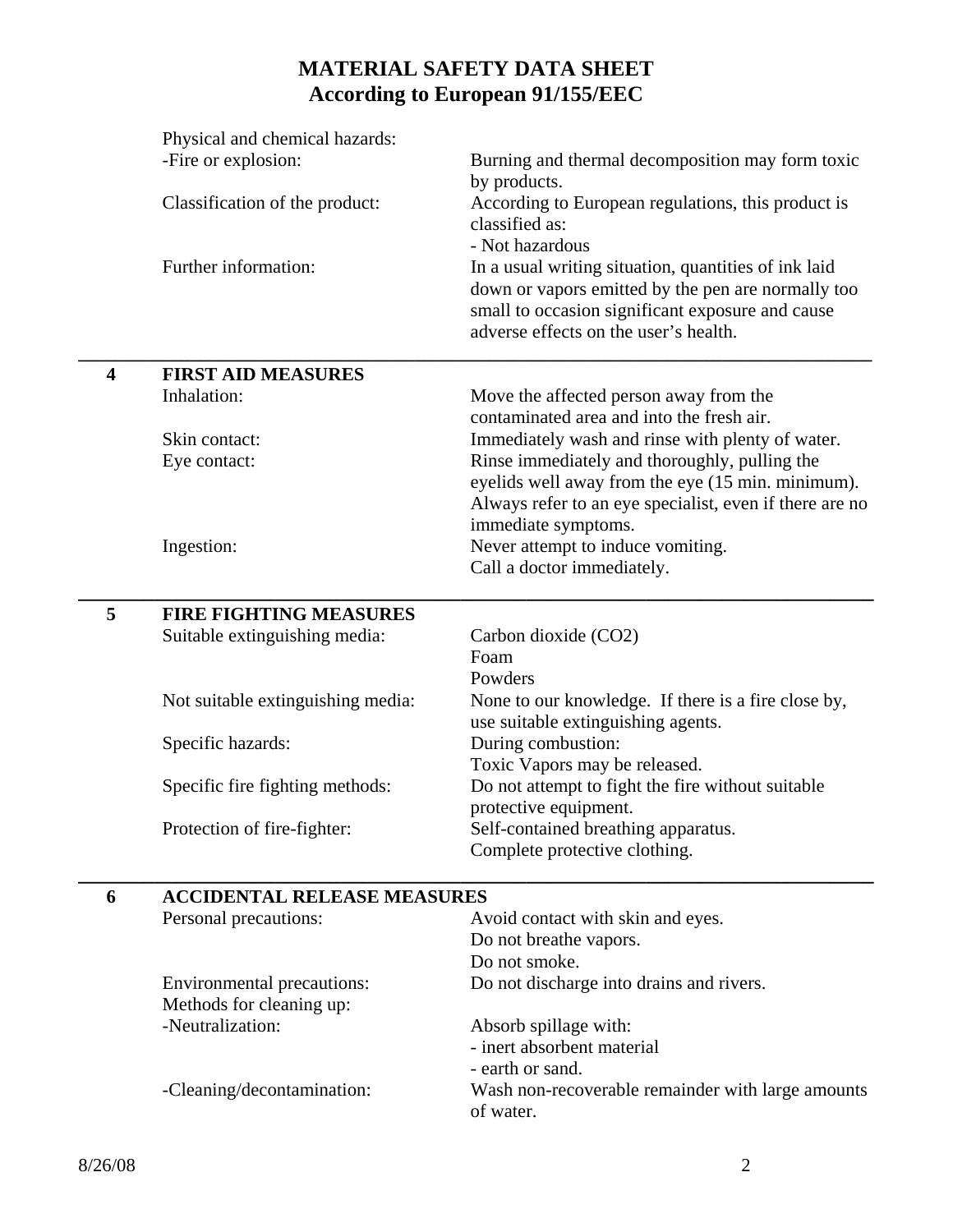## **MATERIAL SAFETY DATA SHEET According to European 91/155/EEC**

|                | -Disposal:                                     | Dispose of contaminated materials in accordance<br>with current regulations. |  |  |
|----------------|------------------------------------------------|------------------------------------------------------------------------------|--|--|
| $\overline{7}$ | <b>HANDLING AND STORAGE</b>                    |                                                                              |  |  |
|                | <b>HANDLING</b>                                |                                                                              |  |  |
|                | Precautions:                                   | Avoid any direct contact with the product.                                   |  |  |
|                |                                                | Work in a well-ventilated area.                                              |  |  |
|                | <b>STORAGE</b>                                 |                                                                              |  |  |
|                | Storage conditions:<br>-Recommended:           |                                                                              |  |  |
|                |                                                | Store:<br>- in a cool, well-ventilated area                                  |  |  |
|                |                                                | - the container tightly closed                                               |  |  |
|                |                                                | - away from any source of ignition                                           |  |  |
|                | Incompatible materials:                        | Strong oxidizing agents                                                      |  |  |
|                | Packaging materials:                           |                                                                              |  |  |
|                | - Not suitable:                                | Certain plastic materials                                                    |  |  |
| 8              | <b>EXPOSURE CONTROLS / PERSONAL PROTECTION</b> |                                                                              |  |  |
|                | Occupational exposure limits:                  | Non hazardous, not established                                               |  |  |
|                | Personal protective equipment:                 |                                                                              |  |  |
|                | - Respiratory protection:                      | In the event of insufficient ventilation:                                    |  |  |
|                |                                                | Suitable breathing apparatus                                                 |  |  |
|                | - Hand protection:                             | Impermeable protective gloves                                                |  |  |
|                | - Eye protection:                              | Safety spectacles                                                            |  |  |
|                | - Skin and body protection:                    | Suitable clothing                                                            |  |  |
|                | Collective emergency equipment:                | Eye fountain                                                                 |  |  |
|                |                                                | Safety shower                                                                |  |  |
|                | Hygiene measures:                              | Do not drink, eat or smoke in the workplace.                                 |  |  |
| 9              | PHYSICAL AND CHEMICAL PROPERTIES               |                                                                              |  |  |
|                | Physical state:                                | Thick paste                                                                  |  |  |
|                | Colour:                                        | Black, Red, Blue, Violet                                                     |  |  |
|                | Odour:                                         | None                                                                         |  |  |
|                | pH:                                            | $~1$ 6-8                                                                     |  |  |
|                | Flammability characteristics:                  |                                                                              |  |  |
|                | - Flash point:<br>Auto-ignition temperature:   | greater than $150^{\circ}$ C<br>Not Established                              |  |  |
|                | Explosive limits in air:                       |                                                                              |  |  |
|                | - Lower:                                       | Non hazardous, not applicable                                                |  |  |
|                | - Upper:                                       | Non hazardous, not applicable                                                |  |  |
|                | Vapour density $(air=1)$ :                     | Not known                                                                    |  |  |
|                | Solubility:                                    |                                                                              |  |  |
|                | - In water:                                    | Partial                                                                      |  |  |

### **10 PHYSICAL AND CHEMICAL PROPERTIES**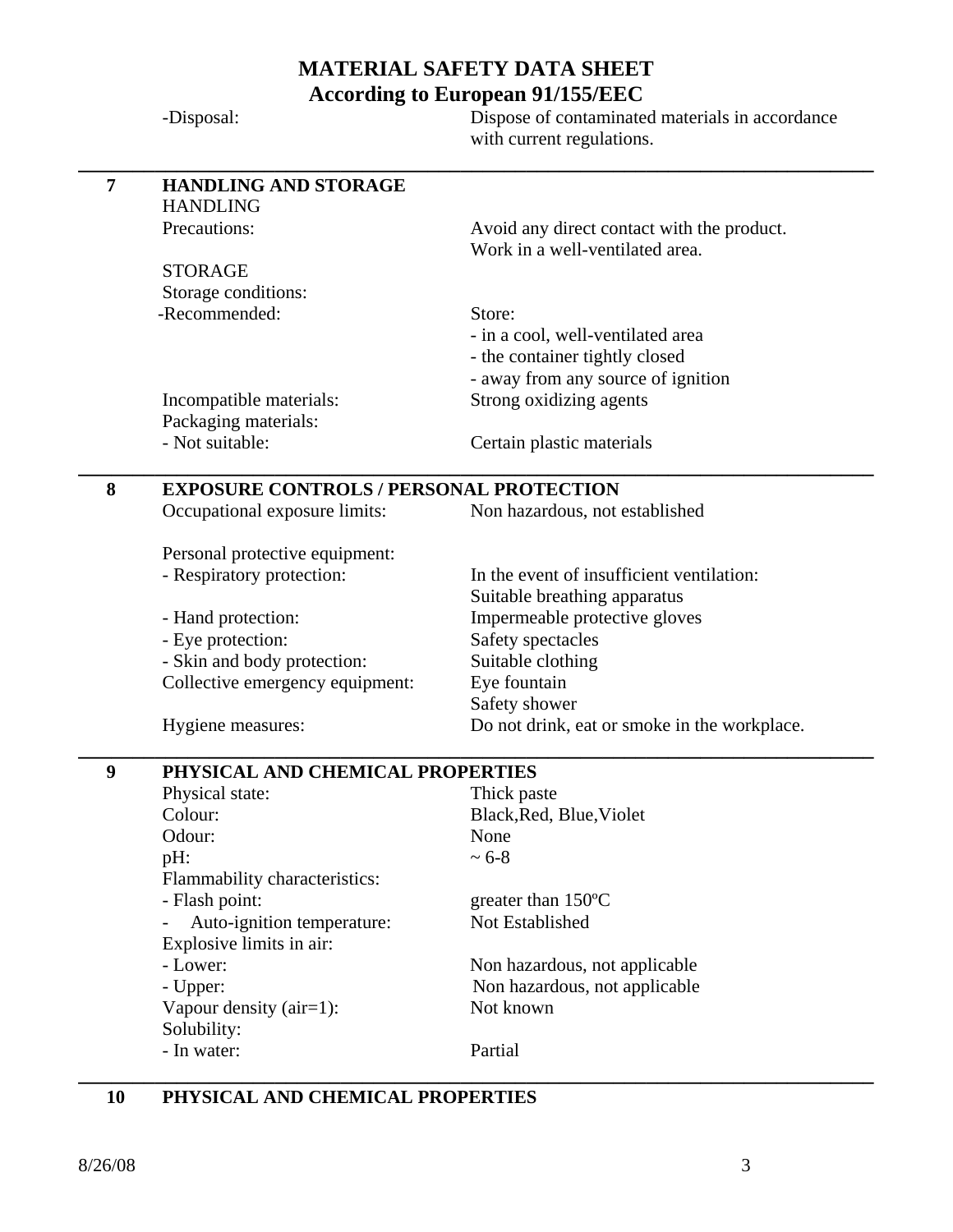### **MATERIAL SAFETY DATA SHEET According to European 91/155/EEC**  Stability: Stable at ambient temperature and under normal conditions of use. Hazardous reactions: - Conditions to avoid: None - Materials to avoid:  $\blacksquare$  -incompatible with strong oxidizing agents, peroxides, acids, acid chlorides, acid anhydrides, alkali metals, ammonia. - Hazardous decomposition products: On combustion releases: Carbon oxides  $(CO, CO<sub>2</sub>)$ . **\_\_\_\_\_\_\_\_\_\_\_\_\_\_\_\_\_\_\_\_\_\_\_\_\_\_\_\_\_\_\_\_\_\_\_\_\_\_\_\_\_\_\_\_\_\_\_\_\_\_\_\_\_\_\_\_\_\_\_\_\_\_\_\_\_\_\_\_\_\_\_\_\_ 11 TOXICOLOGICAL INFORMATION**  Acute toxicity: Potentially harmful if ingested in sufficient quantity Acute symptoms: On ingestion: Nausea Vomiting Local effects: At high concentrations, the vapours can be irritating to the eyes, nose and throat. Repeated or prolonged contract may cause slight irritation to the skin. Eye contact: Further information: Above information is for the ink. The ink will be contained in plastic tube of a small capacity pen which will limit considerably the exposure possibilities for the user. **\_\_\_\_\_\_\_\_\_\_\_\_\_\_\_\_\_\_\_\_\_\_\_\_\_\_\_\_\_\_\_\_\_\_\_\_\_\_\_\_\_\_\_\_\_\_\_\_\_\_\_\_\_\_\_\_\_\_\_\_\_\_\_\_\_\_\_\_\_\_\_\_\_ 12 ECOLOGICAL INFORAMTION**  Product as is: Avoid discharge of the product as is into the environment. ECOTOXICITY: Effects on the aquatic environment: May cause adverse effects to the aquatic environment. **\_\_\_\_\_\_\_\_\_\_\_\_\_\_\_\_\_\_\_\_\_\_\_\_\_\_\_\_\_\_\_\_\_\_\_\_\_\_\_\_\_\_\_\_\_\_\_\_\_\_\_\_\_\_\_\_\_\_\_\_\_\_\_\_\_\_\_\_\_\_\_\_\_ 13 DISPOSAL CONSIDERATIONS**  WASTE FROM PRODUCT: Destruction/Disposal: Dispose of in accordance with relevant local regulations CONTAMINATED PACKAGING: Destruction/disposal: Destroy at an authorized site. NOTE: The user's attention is drawn to the possible existence of specific European, national or local regulations regarding disposal. **\_\_\_\_\_\_\_\_\_\_\_\_\_\_\_\_\_\_\_\_\_\_\_\_\_\_\_\_\_\_\_\_\_\_\_\_\_\_\_\_\_\_\_\_\_\_\_\_\_\_\_\_\_\_\_\_\_\_\_\_\_\_\_\_\_\_\_\_\_\_\_\_\_ 14 TRANSPORT INFORMATION**  INTERNATIONAL REGULATIONS: Non Hazardous, not applicable **\_\_\_\_\_\_\_\_\_\_\_\_\_\_\_\_\_\_\_\_\_\_\_\_\_\_\_\_\_\_\_\_\_\_\_\_\_\_\_\_\_\_\_\_\_\_\_\_\_\_\_\_\_\_\_\_\_\_\_\_\_\_\_\_\_\_\_\_\_\_\_\_\_ 15 REGULATORY INFORMATION**  EC LABELING: Not applicable